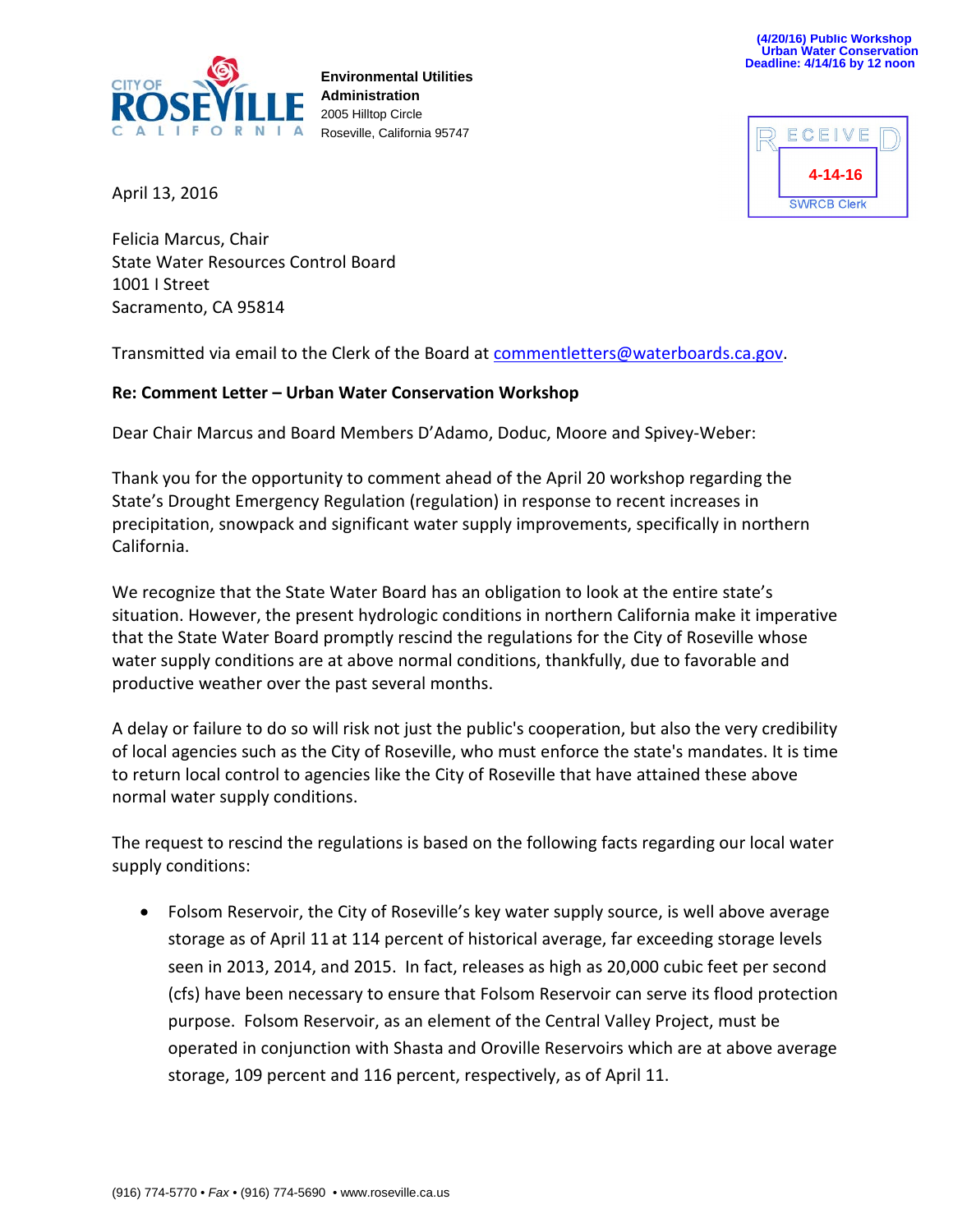- On April 1, the Bureau of Reclamation, in its preliminary north of Delta Municipal and Industrial water supply allocation, stated that it will provide the City of Roseville with 100 percent of its Central Valley Project supplies from Folsom Reservoir for the remainder of this water year.
- The City of Roseville also has additional surface water supply contracts upstream of Folsom Reservoir from Placer County Water Agency's Middle Fork Project. As of April 5, those Middle Fork Project inflows are at 145 percent of the historical long-term average and are abundant.
- The northern Sierra snowpack, which will fill and replenish Folsom Reservoir over the spring and summer, was at 97 percent of normal on April 1, 2016. Similarly, the 8- Station Precipitation Index was at 123 percent of average on April 5, 2016.
- While the City of Roseville only relies upon groundwater as a back-up supply in times of extreme drought or emergency, our reliance upon groundwater has been very limited (used only for a couple of months in 2014). Similarly, unlike other regions in the state, the groundwater basin that underlies the western portion of Placer County is healthy and has sustained little impact as a result of this drought due to proactive management of the groundwater basin by local agencies.

The City of Roseville and the greater Sacramento region have taken this drought seriously from the start taking early action to respond to this severe drought. As a result, the Sacramento region achieved a 19 percent decrease in water use in 2014, and a 30 percent decrease in water use in 2015.

In 2015, Roseville exceeded what the state had required by achieving a 34.1 percent water conservation result for the compliance period ending February 2016. This was in excess of the required 28 percent conservation target set for Roseville.

As these state's requirements are relaxed or rescinded, Roseville will remain committed to continuing to invest and promote the continued efficient use of water in our city, as we have done for many years. We have shown that commitment to water use efficiency before and during the drought; and that commitment to water use efficiency will not waiver moving forward.

Therefore, we ask that based on the City of Roseville's significantly improved water supply conditions detailed above, that the State Water Board promptly rescind the state's emergency drought requirements upon Roseville, including Roseville's state mandatory water conservation target. Based on our above normal regional water supply conditions, our city and our customers know these state requirements can no longer be justified, as a drought emergency no longer exists in our region.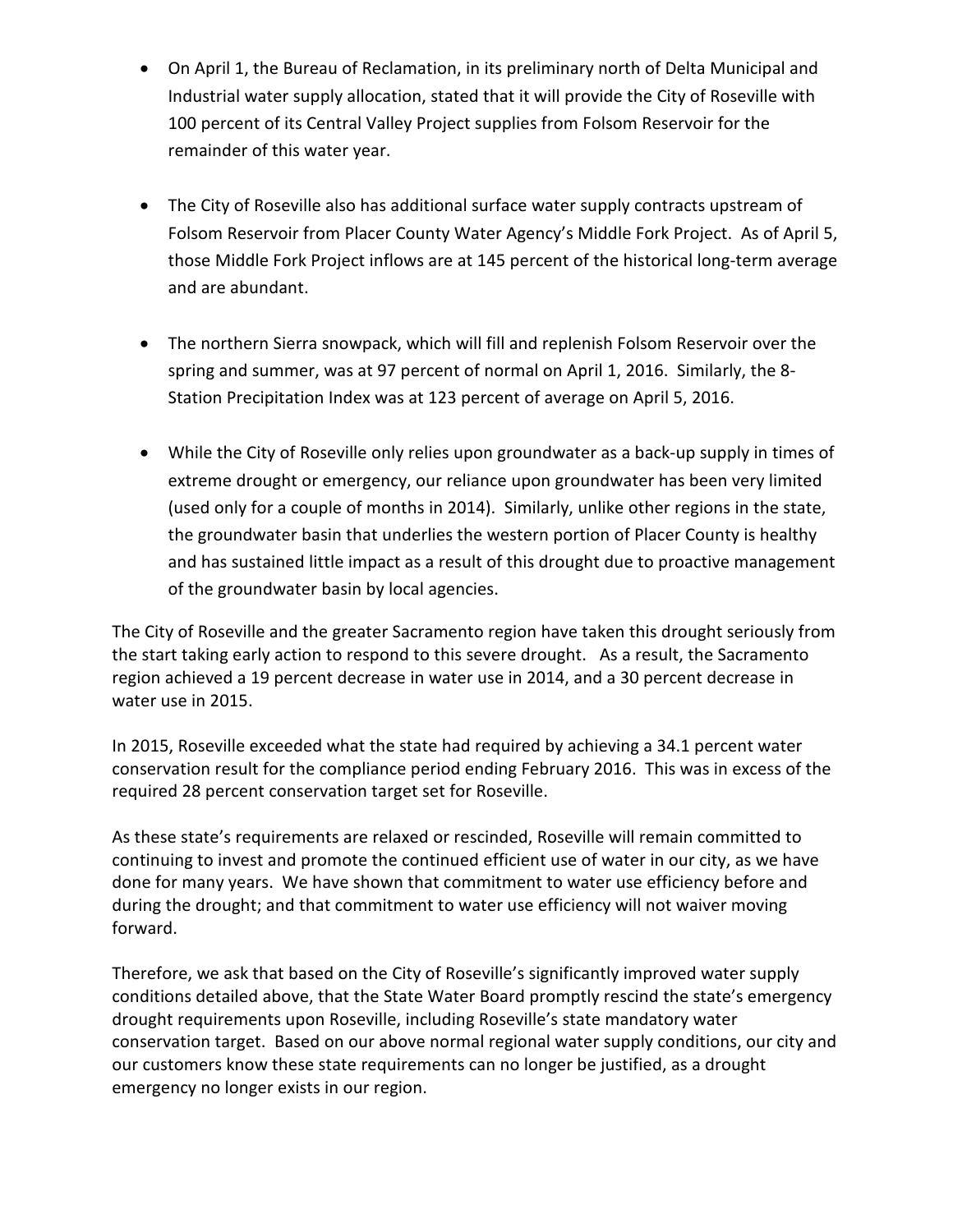Additionally, as was requested in the April 20 workshop notice, we have attached answers to the three questions posed in that notice.

Thank you for the opportunity to provide our comments. Please let us know if we can provide any additional information that can help the State Water Board concur with our conclusion that a drought emergency no longer exists for Roseville and the Sacramento region.

Sincerely,

Simmed s. Summe

Richard D. Plecker, P.E. Environmental Utilities Director

cc:

Members of the Roseville City Council City Manager Rob Jensen Senator Jim Nielsen Assemblywoman Beth Gaines John Woodling, Executive Director, Regional Water Authority